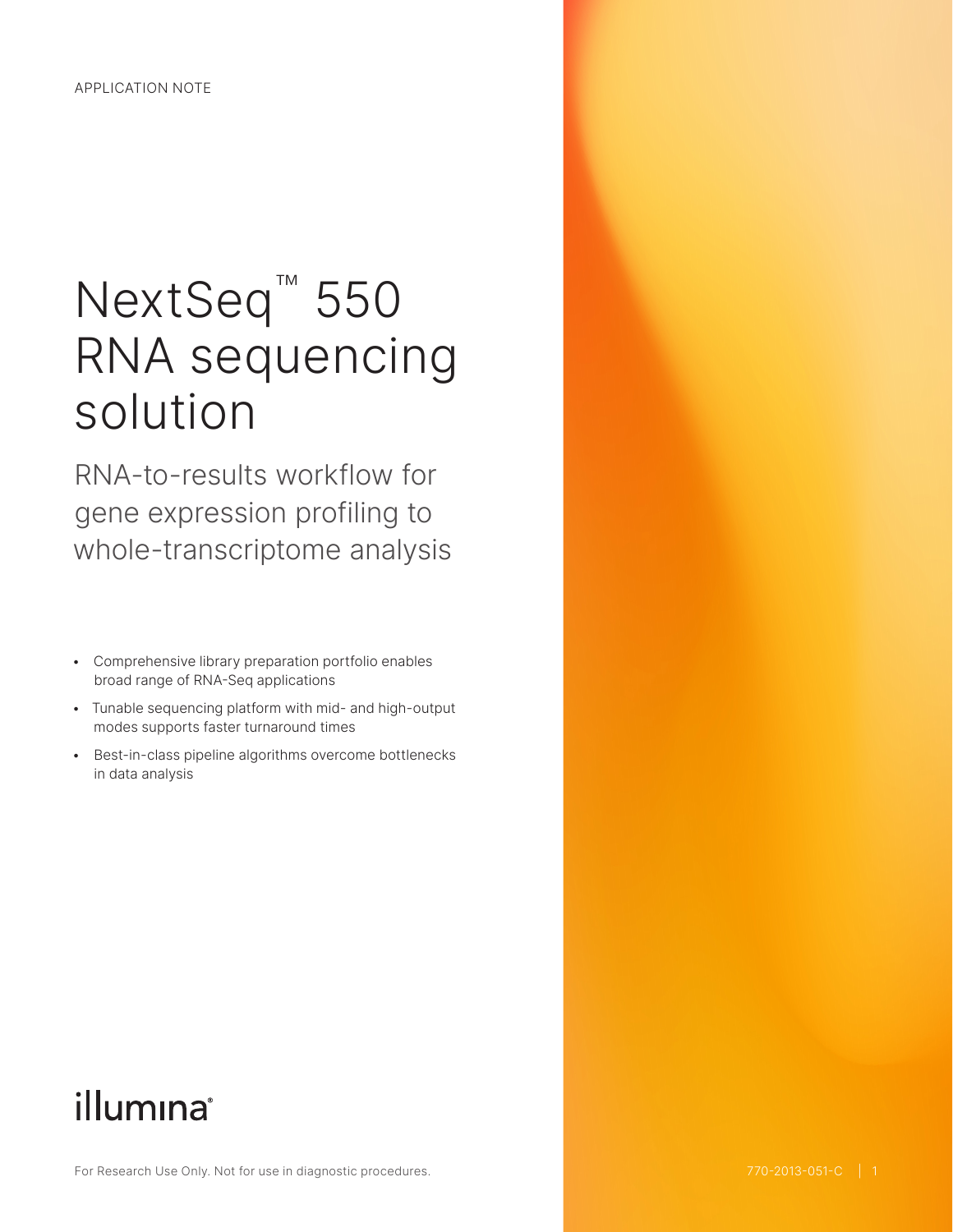## Introduction

The NextSeq 550 RNA sequencing (RNA-Seq) solution offers a robust, RNA-to-results workflow for obtaining a clear, comprehensive view of the transcriptome. The solution includes a suite of advanced RNA library preparation kits, push-button sequencing on the proven NextSeq 550 System (Figure 1), and streamlined data analysis tools (Figure 2). The NextSeq 550 RNA-Seq solution leverages industry-leading Illumina sequencing by synthesis (SBS) chemistry and next-generation sequencing (NGS) technology[1](#page-5-0) to deliver highly accurate data for various RNA-Seq applications—from basic gene expression profiling to complex whole-transcriptome analyses. With minimal hands-on time and tunable output on the NextSeq 550 System, this solution can help more labs add RNA-Seq to their repertoire of molecular methods.

### Streamlined RNA-Seq solution

The NextSeq 550 RNA-Seq solution begins with RNA library preparation using Illumina Stranded Total RNA Prep, Illumina Stranded mRNA Prep, or Illumina RNA Prep with Enrichment.\* Prepared libraries are loaded into a reagent cartridge and then onto the NextSeq 550 System for sequencing. The NextSeq 550 System features dual output

\* The open-platform NextSeq 550 System can accommodate library preparation kits developed by third-party providers.



Figure 1: NextSeq 550 System—Proven platform offering the accuracy of SBS chemistry as part of a streamlined RNA-Seq workflow.

modes (mid and high) that enable labs to scale RNA-Seq studies according to their needs. Data analysis, including alignment, fusion detection, and gene quantification, is easily performed on a local server or in the cloud with the DRAGEN™ RNA Pipeline or other BaseSpace™ Sequence Hub apps. Data generated provides full sequence and variant information across a broad dynamic range, and can be used to identify isoforms, novel transcripts, and gene fusions.



Figure 2: NextSeq 550 RNA-Seq workflow—A simple workflow that delivers highly accurate data with minimal hands-on time. The integrated NGS workflow includes library prep, push-button sequencing, and streamlined data analysis.

a. Assay times vary based on library prep method and number of samples; times indicated are for mRNA-Seq with Illumina Stranded mRNA Prep for 16 samples.

.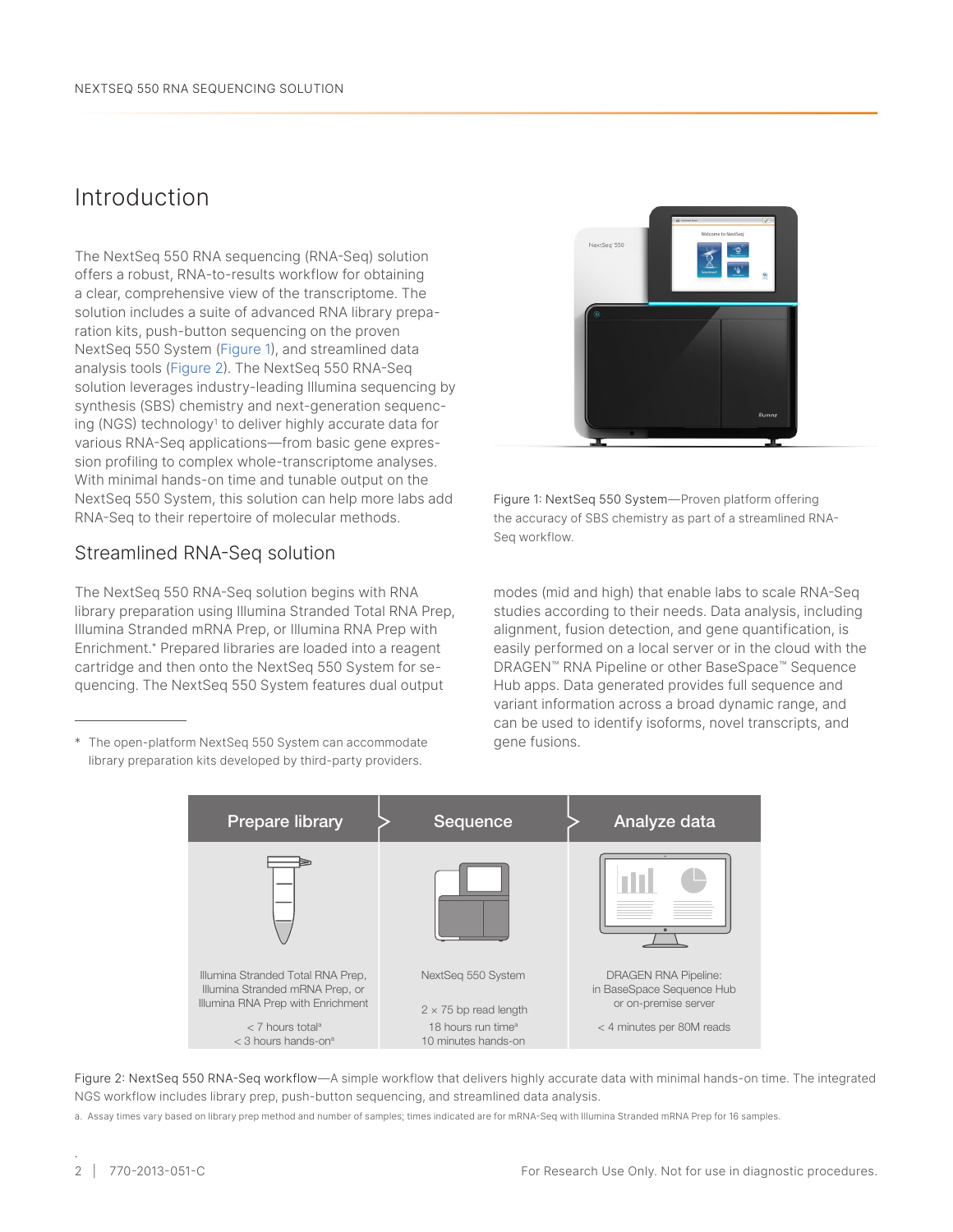# Advanced RNA library preparation portfolio

The NextSeq 550 System supports an extensive portfolio of RNA library preparation solutions, addressing a wide range of transcriptome applications. Users can choose from various library prep kits from Illumina or third-party providers to overcome common challenges such as poor-quality starting RNA or limited sample availability.

Advances in the Illumina portfolio of RNA library preparation kits (Table 1) deliver the high-throughput that many labs require, with a streamlined workflow that can be completed within one standard working shift. Illumina offers three RNA library prep kits:

- Illumina Stranded Total RNA Prep enables whole-transcriptome analysis using Ribo-Zero™ Plus, capturing coding and multiple forms of noncoding RNA to obtain a comprehensive picture of biology. Illumina Stranded Total RNA Prep also offers robust performance in low-quality, formalin-fixed paraffin-embedded (FFPE) samples.
- Illumina Stranded mRNA Prep provides a cost-efficient option for coding RNA-focused analysis.
- Illumina RNA Prep with Enrichment brings bead-linked transposome (BLT) technology to RNA-Seq and provides a fast single-day RNA enrichment workflow with minimal hands-on time (< 2 hours). When sequenced on the NextSeq 550 System, the resulting nonstranded RNA data provide valuable insights across genomic positions.

For users of BaseSpace Clarity LIMS, preset protocols for Illumina Stranded mRNA Prep, Illumina Stranded Total RNA Prep, and Illumina RNA Prep with Enrichment are available for use with the NextSeq 550 System.

|                               | Illumina Stranded Total RNA Prep      | Illumina Stranded mRNA Prep              | Illumina RNA Prep with Enrichment    |
|-------------------------------|---------------------------------------|------------------------------------------|--------------------------------------|
| Method                        | Ligation with Ribo-Zero Plus          | Ligation                                 | (L) Tagmentation                     |
| Detection                     | Coding and noncoding<br>transcriptome | Coding transcriptome with<br>poly-A tail | Targeted coding regions <sup>c</sup> |
| FFPE compatibility            | Yes                                   | <b>No</b>                                | Yes                                  |
| Input                         | 1-1000 ngb                            | 25-1000 ng                               | 10 ng non-FFPE<br>20 ng FFPE         |
| Total assay time <sup>a</sup> | 7 hours                               | $<$ 7 hours                              | $<$ 9 hours                          |
| Hands-on time                 | $<$ 3 hours                           | $<$ 3 hours                              | $< 2$ hours                          |
| Automation friendly           | Yes                                   | Yes                                      | Yes                                  |

#### Table 1: Illumina RNA library preparation kits

a. Hands-on and total time based on manual processing of up to 24 samples for Illumina Stranded Total RNA and mRNA workflows and 1 sample on enrichment workflow.

b. Minimum input for high-quality RNA shown; 10 ng minimum recommended for optimal quality and FFPE for Illumina Stranded Total RNA workflow.

c. Tested with Illumina Exome Panel and Respiratory Oligos Panel v2. Illumina RNA Prep with Enrichment does not provide strand information.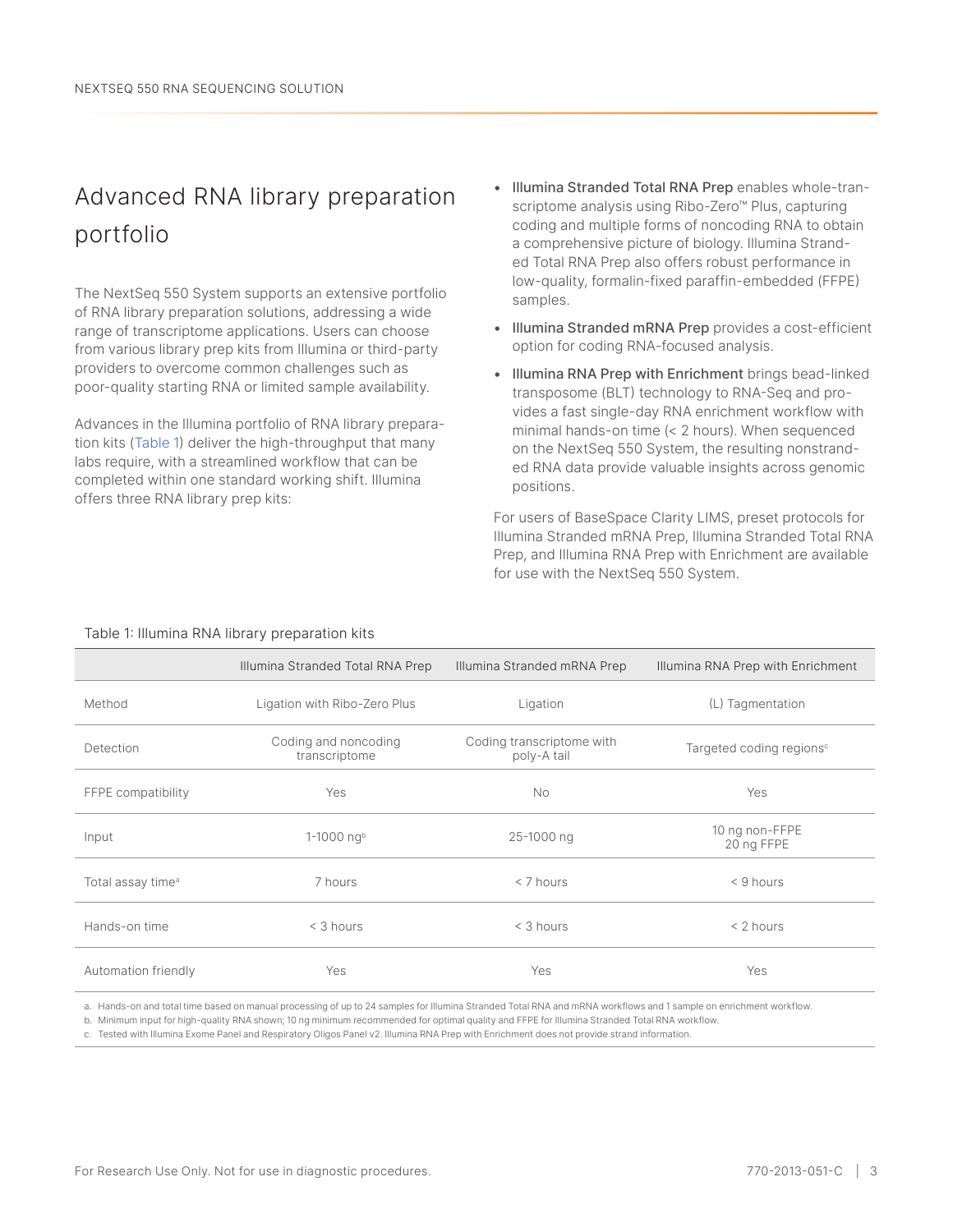## Tunable sequencing performance

The NextSeq 550 System provides robust sequencing power and tunability to address a full range of transcriptome analysis needs. High- and mid-output sequencing modes enable users to select the optimal balance between sample number and output requirements (Table 2). For example, gene expression profiling (the measurement of gene-level abundance across known features) can be performed efficiently at high-output capacity with up to 40 samples† in a single run. Whole-transcriptome analysis enables discovery of novel features by interrogating coding and noncoding RNA at up to eight samples per run. Users can also analyze coding RNA at up to 16 samples per run.

## Fast, accurate RNA-Seq workflow

† Expression profiling assumes 10M reads per sample.

The NextSeq 550 System streamlines the RNA-Seq workflow. It takes less than 10 minutes to load and initiate the system. Sequencing is completed in as few as 18 hours using the high-output mode and paired-end 75 bp read lengths ([Table 3](#page-4-0)). The NextSeq 550 mid-output and high-output options enable users to increase turnaround time based on sample number. When timing is critical, labs

can analyze smaller numbers of samples without waiting for larger batches.

#### Industry-leading SBS read quality

At the core of the NextSeq 550 System is proven Illumina SBS chemistry, which is used to generate > 90% of the world's sequencing data[.1](#page-5-0) The NextSeq 550 System delivers industry-leading sequencing accuracy of > 80% of sequenced bases over Q30<sup>‡</sup> at 2 × 75 bp. It enables users to generate high-quality results with increased dynamic range, accurate fold-change estimates, and sensitive detection of genes, transcripts, and differential expression.

# Simplified RNA-Seq analysis solutions

### The DRAGEN Bio-IT Platform

Labs can perform RNA-Seq data analysis using tools from the Illumina DRAGEN (Dynamic Read Analysis for GENomics) Bio-IT Platform. The DRAGEN Bio-IT Platform

‡ Q30 = 1 error in 1000 base calls or an accuracy of 99.9%.

| Method                       | Measurement                                                                                                                                            | <b>Typical read</b><br>pairs per sample | Library prep                                                      | Samples per run |             |                                                        |  |
|------------------------------|--------------------------------------------------------------------------------------------------------------------------------------------------------|-----------------------------------------|-------------------------------------------------------------------|-----------------|-------------|--------------------------------------------------------|--|
|                              |                                                                                                                                                        |                                         |                                                                   | Mid-output      | High-output | Data analysis                                          |  |
| Gene expression<br>profiling | Gene-level abundance<br>across known features                                                                                                          | 10 <sub>M</sub><br>$(1 \times 75$ bp)   | Illumina Stranded<br>mRNA Prep <sup>a</sup>                       | 13              | 40          | DRAGEN RNA<br>Pipeline                                 |  |
| mRNA-Seq                     | Coding RNA<br>abundance and<br>discovery                                                                                                               | 25M<br>$(2 \times 75$ bp)               | Illumina RNA Prep<br>with Enrichment                              | 5               | 16          | (server or cloud)<br>$^{+}$<br>RNA-Seq<br>Differential |  |
| <b>Total RNA-Seq</b>         | Coding and noncoding<br>RNA abundance and<br>discovery                                                                                                 | 50M<br>$(2 \times 75$ bp)               | Illumina Stranded<br><b>Total RNA Prep</b><br>with Ribo-Zero Plus | $\overline{2}$  | 8           | Expression App<br>(cloud only)                         |  |
|                              | a. Illumina Stranded mRNA Prep is not compatible with FFPE samples. For low-quality or FFPE samples, Illumina RNA Prep with Enrichment is recommended. |                                         |                                                                   |                 |             |                                                        |  |

Table 2: Illumiina RNA-Seq Solutions on the NextSeq 550 System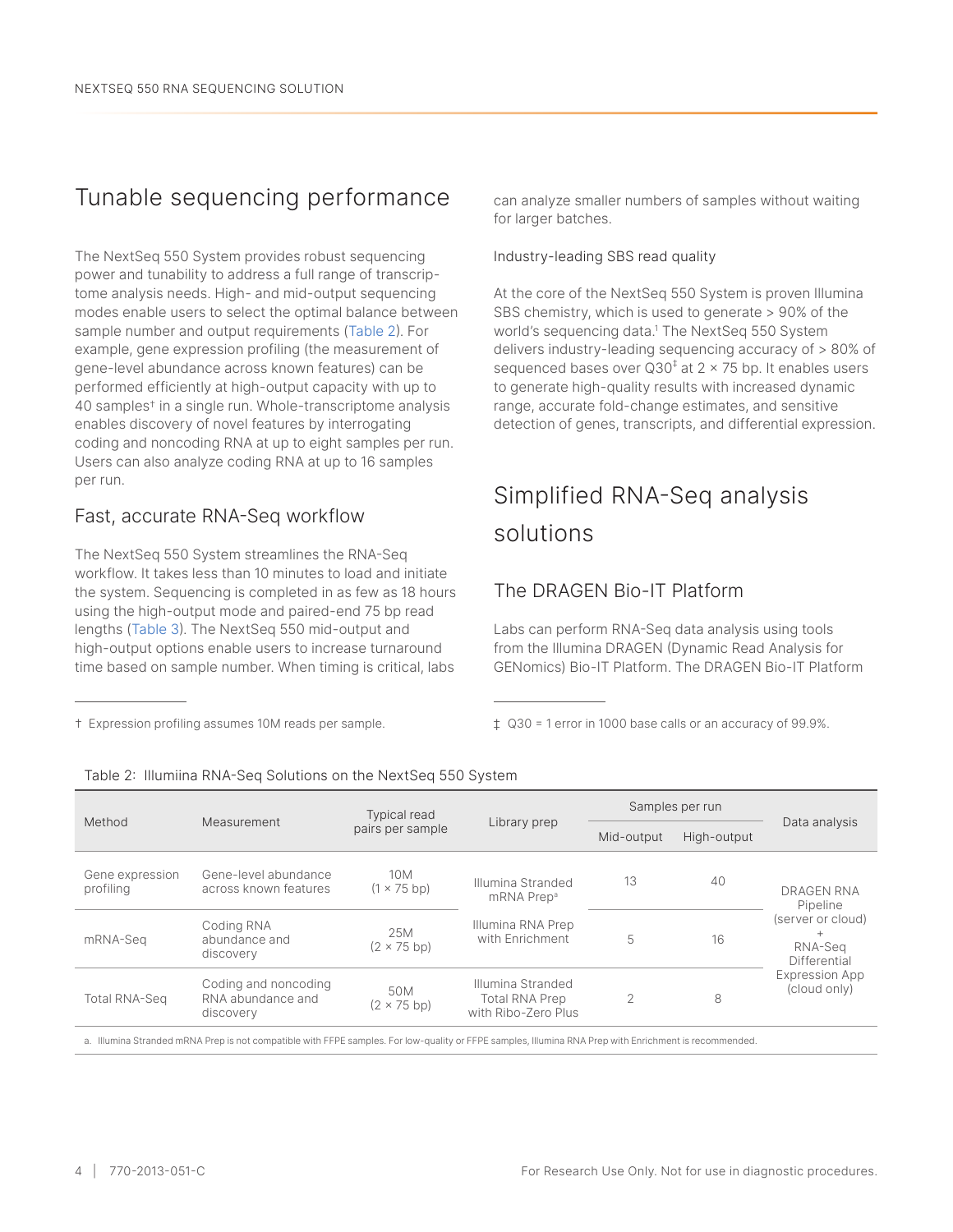| Flow cell configuration                                | Read length       | Output         | Run time | Data quality             | Required input                                      |
|--------------------------------------------------------|-------------------|----------------|----------|--------------------------|-----------------------------------------------------|
| High-output flow cell                                  | $2 \times 150$ bp | 100-120 Gb     | 29 hours | $>80\%$ bases            | $10 \text{ nq-1}$ $\mu$ g with<br>Illumina RNA Prep |
| Up to 400M single reads                                | $2 \times 75$ bp  | $50 - 60$ Gb   | 18 hours | above Q30                |                                                     |
| Up to 800M paired-end reads                            | $1 \times 75$ bp  | $25 - 30$ Gb   | 11 hours | at $2 \times 75$ bp      |                                                     |
| Mid-output flow cell                                   | $2 \times 150$ bp | $32.5 - 39$ Gb | 26 hours | > 75% bases<br>above Q30 |                                                     |
| Up to 130M single reads<br>Up to 260M paired-end reads | $2 \times 75$ bp  | 16.25-19.5 Gb  | 15 hours | at $2 \times 150$ bp     |                                                     |

#### <span id="page-4-0"></span>Table 3: NextSeq 550 System sequencing performance

Run time includes cluster generation, sequencing, and base calling on the NextSeq 550 System. Install specifications are based on Illumina PhiX control library at supported cluster densities (between 129 and 165 K/mm<sup>2</sup> clusters passing filter). Actual performance parameters may vary based on sample type, sample quality, and clusters passing filter. The percentage of bases > Q30 is averaged over the entire run.

uses best-in-class pipeline algorithms to help users overcome bottlenecks in data analysis and reduce reliance on external informatics experts. The DRAGEN RNA Pipeline takes output from the NextSeq 550 System and performs accurate RNA mapping and alignment to a reference genome, fusion detection, and gene quantification. Users can launch the DRAGEN RNA Pipeline in BaseSpace Sequence Hub or on-premise using a DRAGEN Server. Whether in the cloud or onsite, the pipeline provides high-quality data packaged in an intuitive user interface.

### An ecosystem of apps in BaseSpace Sequence Hub

Output from the DRAGEN RNA Pipeline can be input directly into a wide selection of downstream analysis tools available in BaseSpace Sequence Hub, including the RNA-Seq Differential Expression App (Figure 3). Beyond the DRAGEN platform, BaseSpace Sequence Hub includes a growing community of Illumina and third-party bioinformatics tools for visualization, analysis, and sharing.



Figure 3: RNA-Seq Differential Expression App on BaseSpace Sequence Hub—Perform differential expression analysis for RNA-Seq data generated on the NextSeq 550 System and processed with the DRAGEN RNA Pipeline.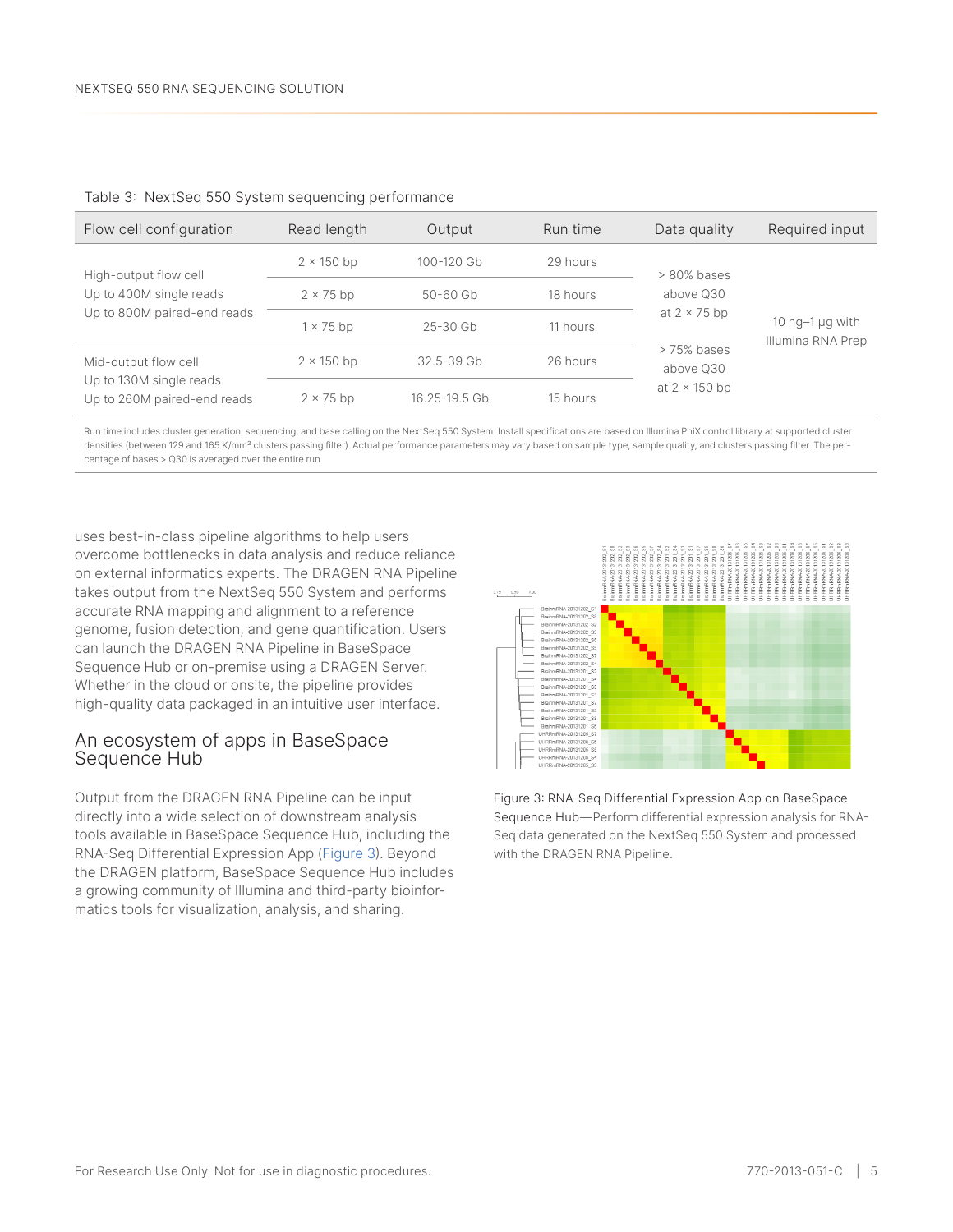## World-class service and support

Illumina provides a world-class support team comprised of experienced scientists who are experts in library preparation, sequencing, and analysis. This dedicated team includes highly qualified field service engineers (FSE), technical applications scientists (TAS), field application scientists (FAS), system support engineers, bioinformaticians, and IT network experts, all deeply familiar with NGS and the applications that Illumina customers perform around the globe. Technical support is available via phone five days a week or access online support 24/7, worldwide and in multiple languages.

With this unmatched service and support, Illumina helps users maximize the effectiveness of their NextSeq 550 System, train new employees, and learn the latest techniques and best practices.

## Summary

The NextSeq 550 RNA-Seq solution offers a robust, RNAto-results workflow for transcriptome analysis. With an advanced RNA library prep portfolio and tunable sequencing output, the NextSeq 550 RNA-Seq solution supports dynamic throughput levels across RNA-Seq project types, from gene expression profiling to whole-transcriptome discovery. Adopted by leading genomics centers and referenced in ample transcriptome-related publications, the NextSeq 550 RNA-Seq solution enables users to drive insight through a deeper understanding of the transcriptome.

## Learn more

To learn more about RNA sequencing, visit illumina.com/ rna.

To learn more about RNA-Seq analysis, visit illumina.com/ rna-analysis.

## References

<span id="page-5-0"></span>1. Data calculations on file. Illumina, Inc., 2017.